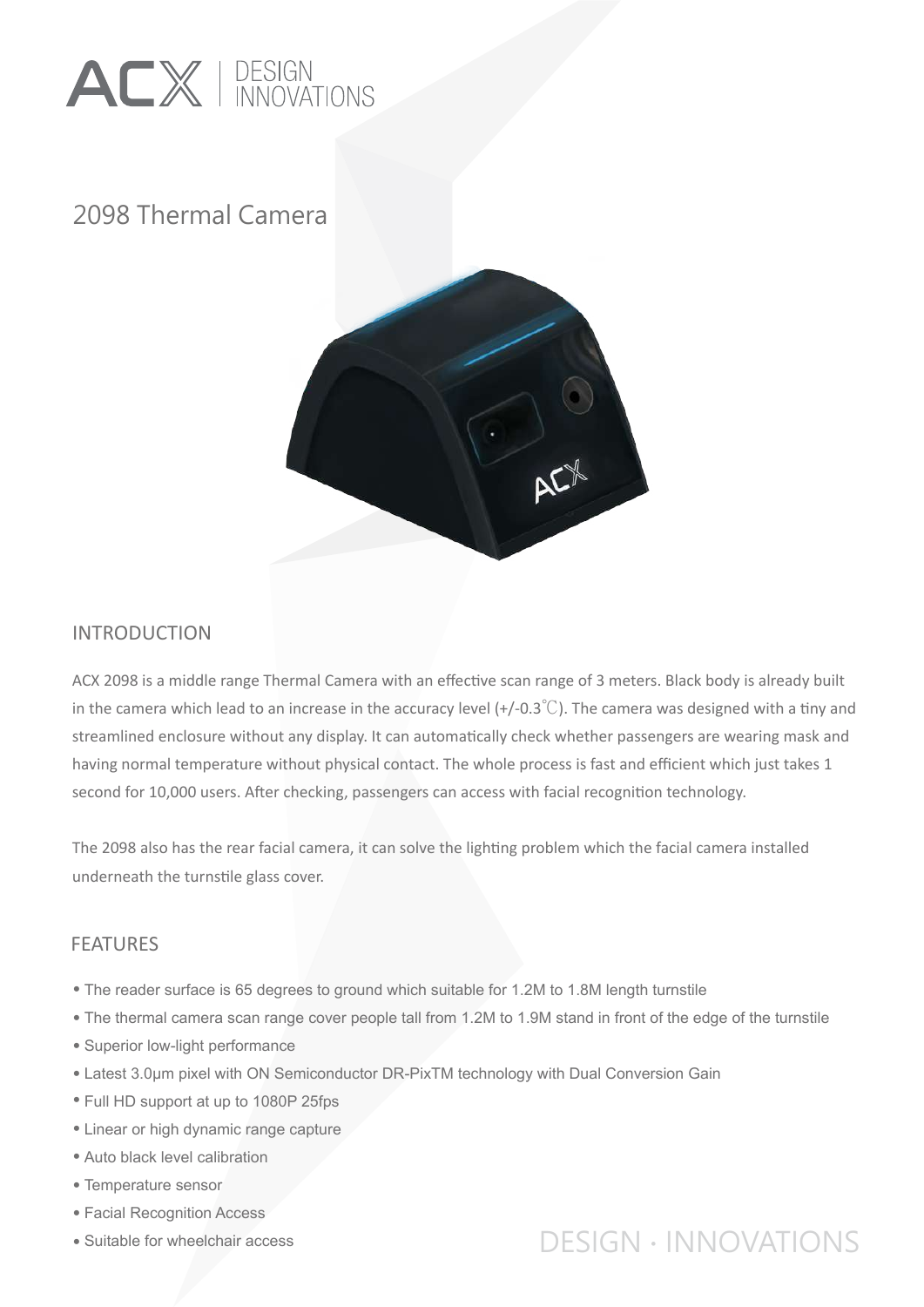#### Turnstile Access Control Solution

- Passenger mask & temperature check
- Lift destination control
- Multi-technology credential access
- Biometrics Palm Vein, Facial Recognition
- Image Technology Scramble QR Code on mobile
- RFID 125KHz / 13.56MHz contactless smart card •



125KHz /

13.56 MHz



Scramble OR

Code





Palm Vein



Recognition



Mask On





 $AC_X$ **Lift Destination Monitor** Smart Card / QR Code Lighting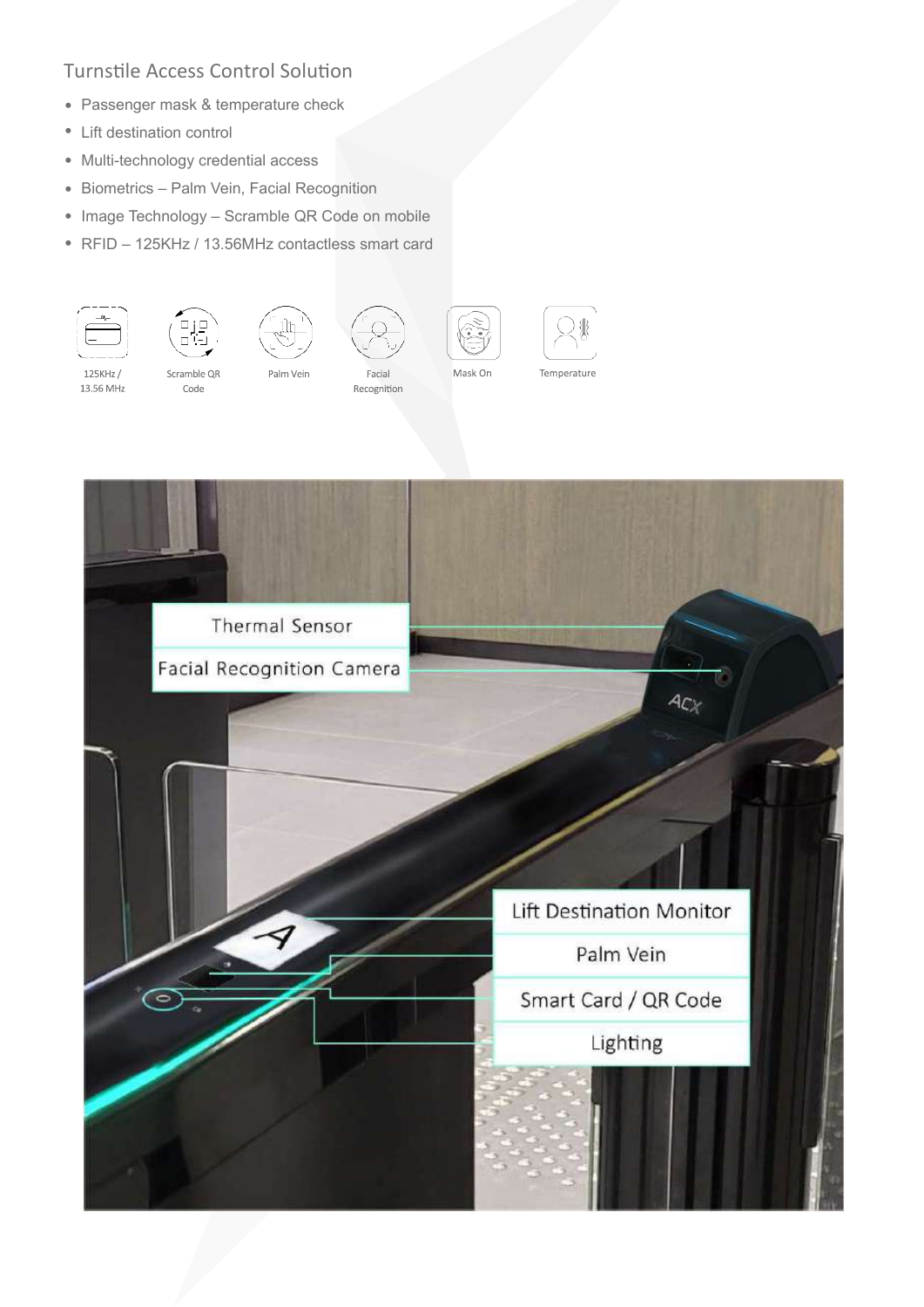### **OPERATION FLOW**



Auto Mask and Temperature Check



Real-time Monitoring at Front Desk

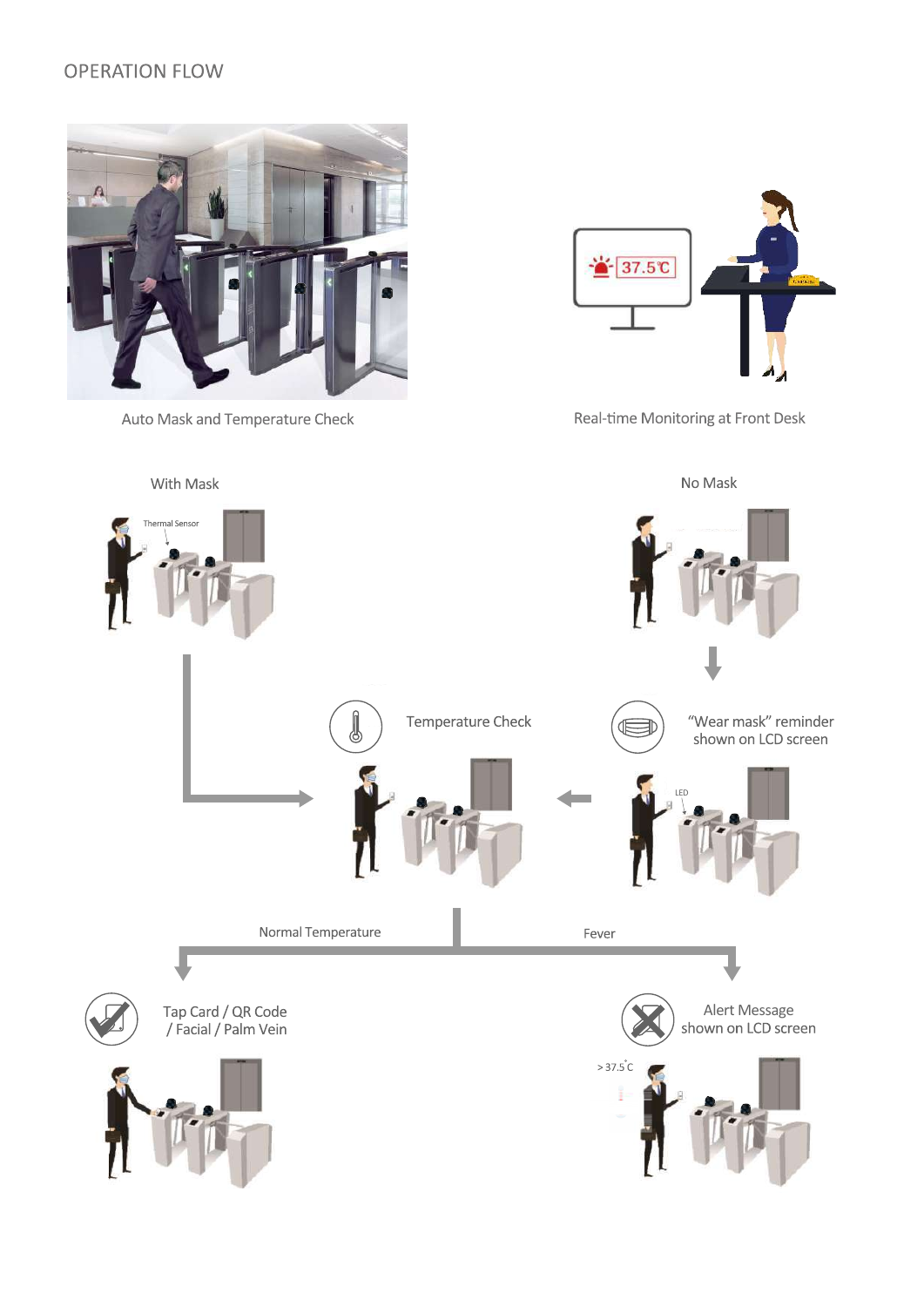

[+/- 0.5mm]

#### **SPECIFICATION**

| <b>Thermal Sensor</b>        |                                                        |
|------------------------------|--------------------------------------------------------|
| Sensor Type                  | CMOS, Uncooled Amorphous Silicon(a-Si) Micro bolometer |
| Input Power                  | DC 12V DC, 300mA                                       |
| <b>Working Temperature</b>   | $-20 \sim 50^{\circ}$ C                                |
| Spectrum Range               | $8$ um~15um                                            |
| Scan Range                   | 84° (H) x 64° (V)                                      |
| Scan Distance                | 50cm to 3 meters                                       |
| Frame Rate                   | Up to 30 fps                                           |
| Resolution                   | 80 x 60 pixels                                         |
| Temperature Measurement Time | 100 <sub>ms</sub>                                      |
| Accuracy                     | $+/- 0.3$ °C                                           |